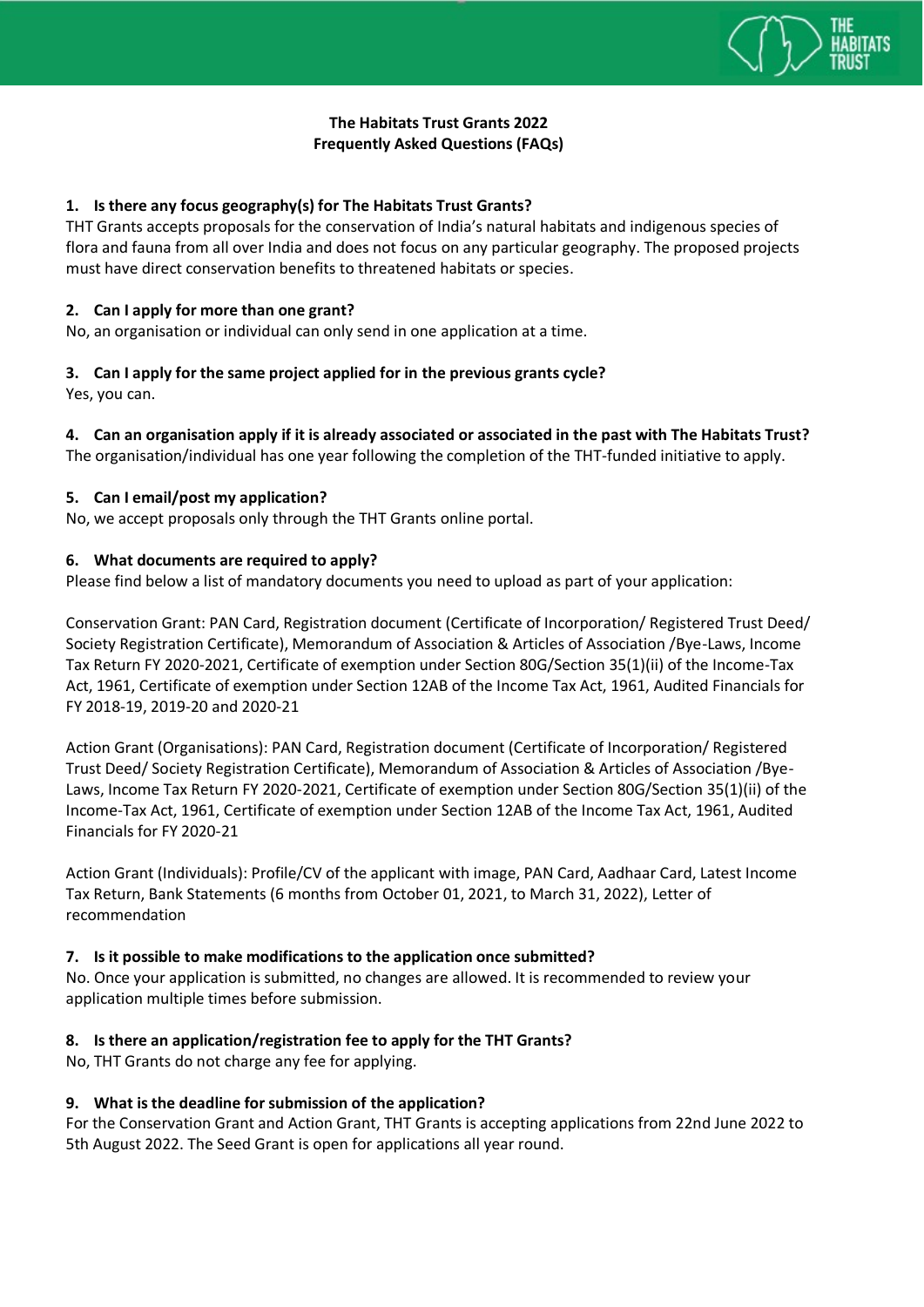

### **10. [Will I get a copy of my application once submitted?](https://www.hclfoundation.org/hcl-grant/faq#collapse43)**

Yes. On submission of your application, a PDF is generated, which you can download and save for future reference and other endeavours. You shall also be receiving a link on your registered email address to access it. If you do not receive the e-mail within 24 hours of the submission, please write to us at [grants@thehabitatstrust.org](mailto:grants@thehabitatstrust.org)

### **11. [How will I get to know if my application was submitted?](https://www.hclfoundation.org/hcl-grant/faq#collapse44)**

Post submission, a confirmation/acknowledgement e-mail is sent automatically by the backend server to the registered e-mail id. If you do not receive the e-mail within 24 hours of the submission, please write to [grants@thehabitatstrust.org](mailto:grants@thehabitatstrust.org)

### **12. Will the THT Grants amount be given in cash or kind?**

The grant amount is given to the grant recipients in their bank accounts. However, for Conservation Grant recipients, the amount is given in a bank account opened by the organisation, specifically for the implementation of the proposed project.

### **13. [When will the results be announced?](https://www.hclfoundation.org/hcl-grant/faq#collapse17)**

Around December 2022/January 2023 for THT Grants 2022. Specific dates will be announced soon.

### **14. [When will the project begin for the recipients?](https://www.hclfoundation.org/hcl-grant/faq#collapse18)**

The THT Grants 2022 recipients will have to commence the project in April 2023.

### **15. I have applied for my not-for-profit's registration certificates but have not received them yet. Am I eligible to apply?**

An organisation applying for the Seed Grant must be a registered not-for-profit entity in India i.e., Society, Trust, Section 8 (previously Section 25) company or an approved scientific research association under Section 35(1)(ii). If you do not have the relevant certifications, unfortunately, you will not be eligible for applying for the grant. The Conservation Grant applicants must have completed 5 years of functional existence (as per registration certificate) in India on or before March 31, 2022, and the Action Grant applicants must have completed 2 years of functional existence.

# **16. Should the organization be a registered entity having 80G/35 (1)(ii)/12A/Audited Accounts to apply?**

Yes, an organization must be a registered not-for-profit entity in India [Society, Trust and Section 8 (earlier section 25) company or an approved scientific research association under Section 35(1)(ii)]. An organization applying must have registration under Section 12A, 80G or 35(1)(ii) of the Income Tax Act, 1961.

# **17. Is renewal of 12A & 80G under New Registration Procedure under section 12AB mandatory for applying for The Habitats Trust Grants?**

The new registration procedure prescribed under Section 12AB of the Income Tax Act requires all existing trusts and institutions to re-register themselves under section 12AB of the Income Tax Act from April 1, 2021.

According to the new Compliance with regards to section 12A and section 12AA, All NGOs presently having exemption u/s 12AA of the IT Act shall have to reapply for the same by March 31, 2022 (As extended). and shall have to obtain new registration under Section 12AB.

# **18. Can a professor or Research scholar from an academic institution apply for the grant?**

Yes, you are eligible to apply for the THT Action Grant and Seed Grant as an individual.

Please note that proposed projects must have direct conservation benefits to threatened habitats or species. Pure academic research work will not be considered; however, consideration will be given in the case of data gathering for data deficit species or habitats which may be a critical element in developing a conservation or management strategy.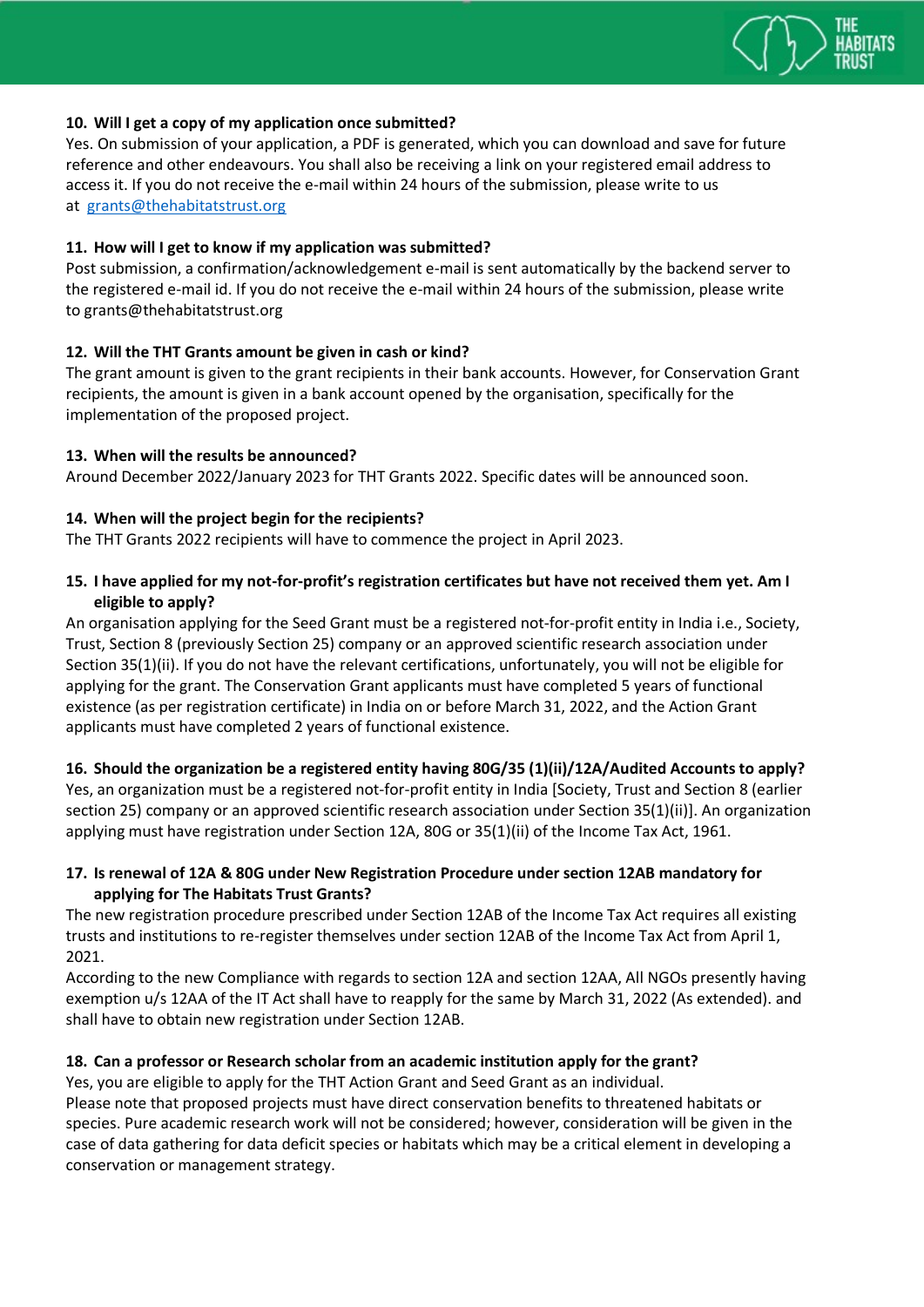

# **19. Being a faculty from a Government College (Govt. Institute), are we eligible to apply for the grants at institutional level?**

Associations/Institutes having a valid registration under section 35(1)(ii) of the Income Tax Act,1961 can apply for the grants. Individuals who are not currently full-time employees of any registered not-for-profit entity in India i.e., Society, Trust, Section 8 (previously Section 25) company can also apply.

### **20. Are government colleges allowed to apply for the grants at an institutional level?**

Associations/Institutes having a valid registration under section 35(1)(ii) of the Income Tax Act,1961 can apply for the grants.

# **21. Can a research Association/Institutions apply for the grant?**

Associations/Institutes that have a valid registration as an approved scientific research association under section 35(1)(ii) of the Income Tax Act, 1961, are also eligible to apply for the grants.

### **22. I work for a for-profit company/enterprise; can I apply for Action Grant or Seed Grant?**

Yes, you can apply if that's the case. However, to apply for the Action Grant, individuals should not be fulltime employees or board members of any registered not-for-profit entity in India.

### **23. Is FCRA registration mandatory for applying in the Organizations category?**

No, since it's a domestic grant, FCRA registration is not mandatory to receive this grant, however, if the organisation has an FCRA, we encourage them to provide it to us along with the application form.

# **24. Expenditure of more than INR 50 Lacs for Conservation Grant should be pertaining to which financial year?**

The applicant organisation should have an average expenditure of INR 50 lakhs in the financial year 2018- 19, 2019-20 and 2020-21. The average expenditure is examined and computed for the Conservation Grant application using the formula below –

[Total Expenditure (2018 − 19) + Total Expenditure (2019 − 20) + Total Expenditure (2020 − 21)] 3

Herein, Total Expenditure is the Net Expenditure (Gross Expenditure – Surplus/Unspent expenditure) incurred by the organisation, as captured in the Income & Expenditure table of Annual Audited Financials. Audited financials of the last 3 financial years, FY 2018-19, FY 2019-20, and FY 2020-21 are taken into consideration for the evaluation.

# **25. What are the criteria for the evaluation of proposed projects?**

Kindly go to the [https://www.thehabitatstrust.org/grants.php.](https://www.thehabitatstrust.org/grants.php) Under Grants overview, please click on "Read More" for the particular grant category.

### **26. If the organization's primary objective is employment generation, education, healthcare etc., can they also apply for The Habitats Trust Grant?**

The Habitats Trust Grants aim to recognize and support organizations and individuals whose primary objective is to conserve our natural habitats and indigenous species of flora and fauna. The object clause in the MoA/Trust deed of the organisation should be inclusive of the requirements of the grants.

### **27. Do THT Grants support projects for filming education and awareness documentaries on habitats and their rare and unique wildlife?**

The grants do not support wildlife documentary films. Proposed projects must have direct conservation benefits to threatened habitats or species